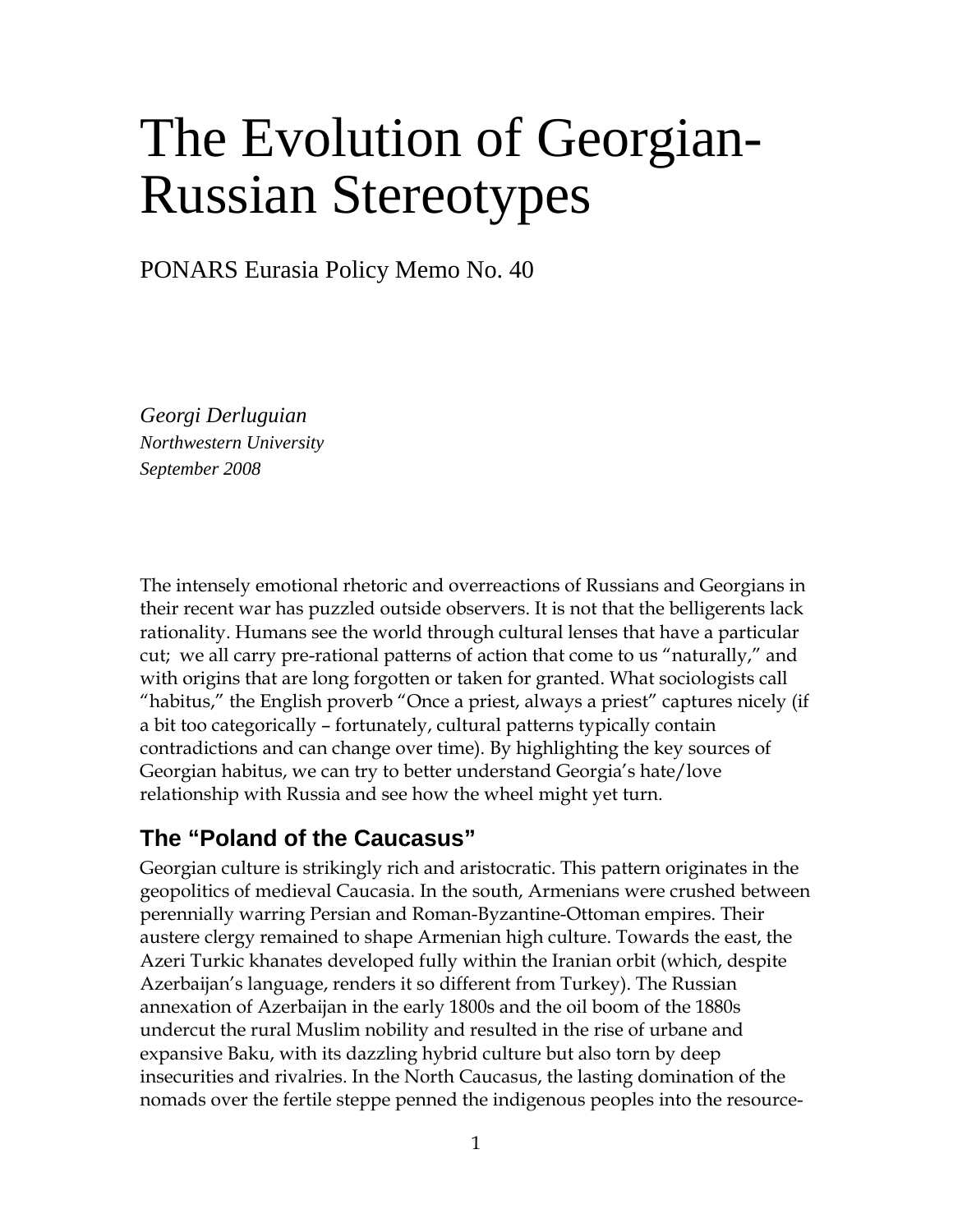poor mountains, where an extreme degree of cultural and political segmentation became the norm. Only the Georgian lands, despite the ravages of medieval warfare, were blessed with a combination of protective mountains and fertile valleys able to continuously support a sizeable peasantry and large native nobility.

Reflecting its geopolitical complexities, Georgia's delightfully syncretistic culture combined local traditions with both Byzantine Christianity and Persian courtly sophistication. Yet it preserved an unmistakably Caucasian element which prized gallantry and conspicuous consumption. In a fractured political environment, the only guarantee of a prince's life rested in his dual reputation as a vengeful foe and a generous host.

The expansion of the Russian empire in the 1800s nullified Georgia's geopolitical threats and made Tiflis (Tbilisi) the splendid capital of the Caucasian viceroyalty. It also challenged the Georgian nobility, who scrambled to prove their status in the new environment. In these imperial borderlands, Russian officials regarded themselves as the vanguard of the European enlightenment. They commonly disdained the native noblemen as haughty, irresponsible, slothful, and barely Christian. These "primitive" Georgian attitudes, however, corresponded to a feudal parochialism in which loyalties shifted in accordance with survival, the absence of agricultural markets imposed limits on the extraction of peasant labor, and the main proof of nobility was princely behavior rather than formal titles.

Georgia posed a further peculiar problem to the tsarist empire. An extraordinary proportion of Russia's new subjects—just like the troublesome Polish *szlachta*—claimed nobility equal in rank to the Russian elite. This controversy dragged on for a generation and caused a series of Georgian rebellions. Georgian textbooks today describe this as the first phase of the emerging national resistance. In the 1840s, however, St. Petersburg (mindful of an Islamic jihad raging in the North Caucasus) accepted the demands of the Georgian nobility. Upon his arrival in Tiflis in 1844, the legendary benevolent viceroy Count Mikhail Vorontzov declared: "If His Majesty wished to follow the letter of law, He would have sent here the law rather than me."

The incorporation of the outsized Georgian nobility strengthened Russia's position in the Caucasus. It also created huge contradictions. The Russian census of 1891 recorded an improbable 17 percent of Tiflis inhabitants and around 7 percent of the population in the countryside as nobles. In comparison, merely a half percent of Britain's contemporaneous population enjoyed noble titles; in Russia's heartland the *dvoryane* comprised 3 percent. Only in the Polish provinces did the percentage of the nobility stand anywhere near as high, at almost one-tenth of the population. After all, how many lords could peasants sustain in a primitive agrarian economy? In this period new social pressures to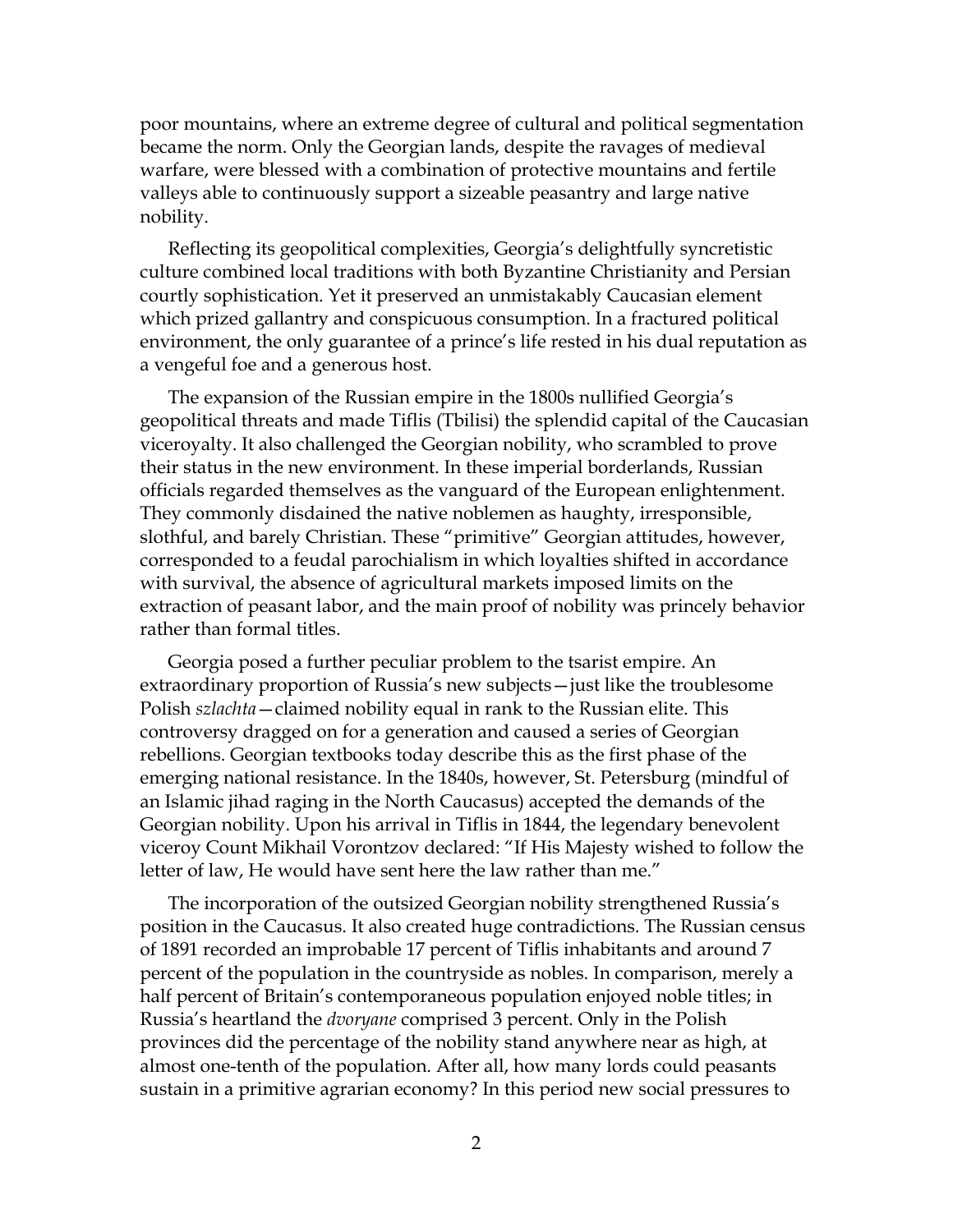look European drove many Georgian noblemen to mortgage their estates to ethnic Armenian merchants, who were better positioned to profit from the rapid growth of capitalism starting from the 1860s. The Georgian peasantry, squeezed for higher rents, responded with rebellions and flights to borderlands like Abkhazia, which had been depopulated after the massive emigration of Muslim highlanders.

Georgian elites had to seek livelihoods in occupations favoring cultural capital. This led to the impressive overproduction of a world-class intelligentsia bent more on artistic achievement than on scientific or technological development. This transition to modernity underlies the plot of the popular comedy *Khanuma* ("The Matchmaker"). A desperately indebted and ageing Georgian prince who owns nothing but his title reluctantly seeks to marry the young daughter of a rich Armenian merchant. However, the girl's heart belongs to her modest and dedicated tutor of French and etiquette. In the play's happy ending, the teacher turns out to be an aristocrat and the nephew of the old hapless prince!

Remarkably, the next generation of Georgian elites responded to their predicament by converting to socialism in the 1890s. This was, however, a peculiarly nationalist variety of socialism. In this setting, liberation meant the struggle against Russian rule, anti-capitalism targeted Armenian merchants, socialist progress promised to move Georgia closer to Germany and away from the surrounding "Asiatic" backwardness, and, last but not least, socialism provided a political platform for uniting the impoverished and educated aristocracy with their peasant compatriots. In the following decades, ethnic Georgians would constitute over half the membership of the Menshevik wing of the Russian social democrats. In 1918-1921, Georgia became the world's first social-democratic state (a fact curiously downplayed by Georgians themselves).

Outsized and downwardly-mobile nobilities have often proven more revolutionary than the usual proletarian suspects. In this, Georgia acquired an uncanny resemblance to Poland. The convergence of the Polish and Georgian national ideologies grew from their analogous positions within the Russian empire, as well as by mutual learning: scores of Georgians studied in Warsaw before 1917 or bonded with Polish exiles in Siberia and Paris. Both the Polish and Georgian ideologies departed from the claim that their Christian nations could not attain Western levels because they had been bled pale during their medieval defense of Europe from the onslaught of Turco-Mongol hordes. Christianity served to underscore Georgian and Polish claims that their nations properly belonged to Western civilization. The new Georgian flag with five crosses could not be more conspicuous in this respect. Finally, the notorious unruliness of Polish and Georgian kingdoms prior to their submission to Russia was retrospectively evaluated as the manifestation of an innate libertarian individualism standing in contrast to Russian despotism. The Italian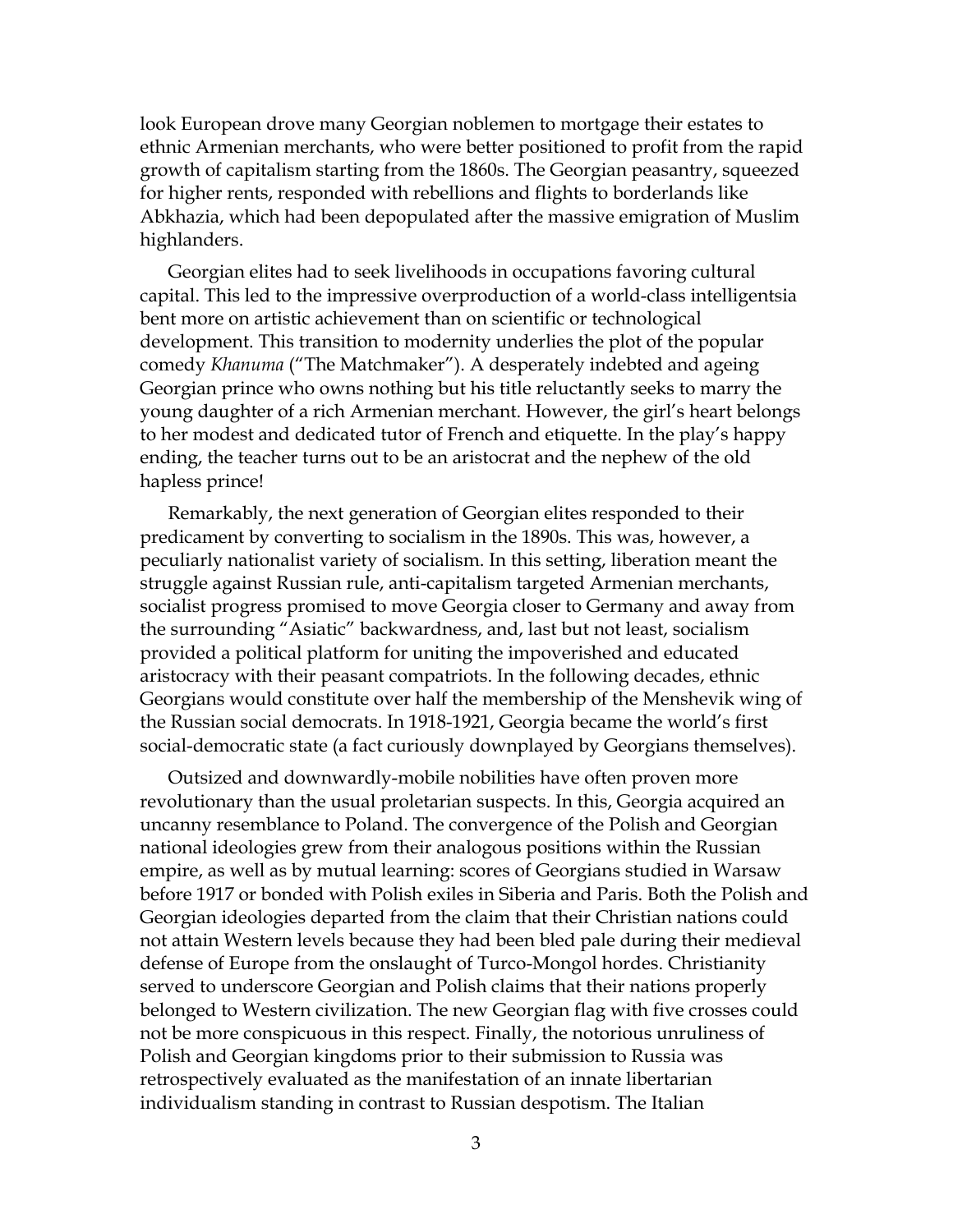Risorgimento provided inspiration to both Polish and Georgian liberation movements. In the process they developed a remarkably high and Westernleaning self-perception.

## **The Contradictions of Soviet Developmentalism**

The Bolshevik terror decimated the Georgian aristocracy and intelligentsia as grievously as anywhere else. Nevertheless, their inherited cultural pattern continued to shape the attitudes and behavior of twentieth-century Georgians. The main reason for this, it seems, is that throughout the Soviet period Georgia remained relatively unaffected by heavy industrialization, thereby preserving the essentials of its village life and an urban society supported by networks of "good families." There is no solid evidence to the popular claim that Joseph Stalin and Lavrenty Beria particularly favored their native land. Rather, Georgia's climate and geography rendered it less promising for the creation of giant factories or grain farms.

Nevertheless, due to its pivotal position in the Caucasus and the successful lobbying of the local *nomenklatura* (rumored to have been generously greased by corruption), Georgia acquired more than its share of central investment. This went a long way towards developing modern infrastructure and creating a panoply of comfortable positions in the administrative hierarchy and cultural institutions. The justly famed *Gruziafilm* studio provides the most splendid example.

Moreover, since the 1950s Georgia greatly benefited from the growing consumption of Russian industrial urban populations who actively sought out Georgian wines, winter fruits, and summer resorts. The cash flows generated by Soviet consumerism fed the channels of Georgia's underground markets, creating all sorts of material opportunities all the way down to prospering villages. This was the political economy behind the remarkable empowerment of the proudly outgoing, often defiant, and endemically corrupt Georgian civil society. It also helps to explain why Georgia managed to supply a grossly disproportionate number of criminal bosses ("thieves in law") who reigned in the Soviet underworld.

What was the reaction of Russians to these developments? It ranged from the sincerest admiration of the Russian intelligentsia, who envied the artistic achievements and careless freedom of their Georgian counterparts, to the increasing disdain of common Russian consumers who felt snubbed by the braggadocio of Mediterranean machos and swindled by Georgian traders. The Soviet leadership watched with a suspicion that grew into desperation as Georgia began spinning out of control. The dramatic events of the spring of 1989 fully confirmed their darkest forebodings. Even before Poland, communist rule had in effect disintegrated in Georgia.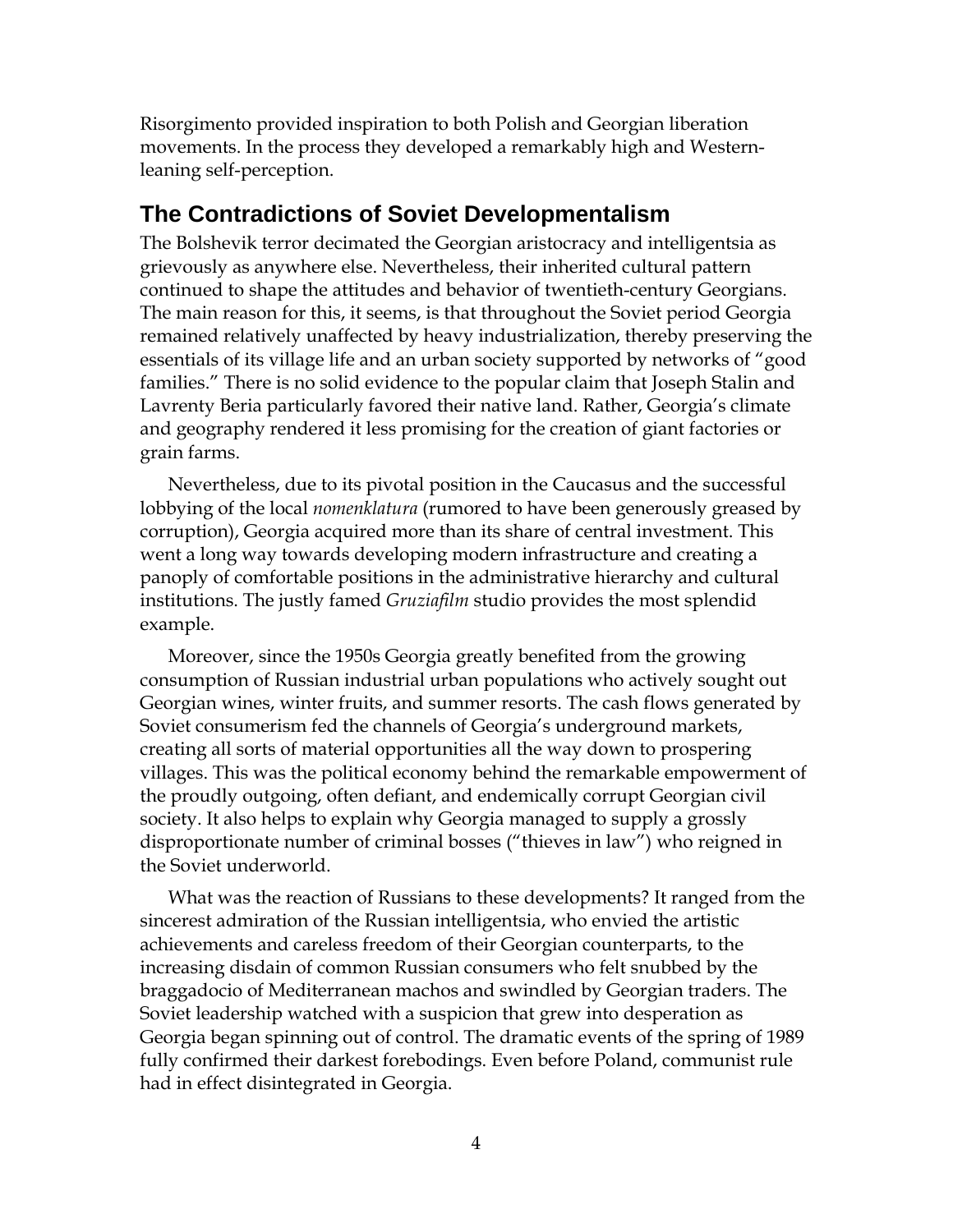### **The Nationalist Jacobinism**

The positional configuration that first shaped the modern Georgian worldview in the late nineteenth century re-emerged with a vengeance at the end of the Soviet period. Instead of the old Menshevism, however, the new Georgian mobilization emerged as overt nationalism. The Georgian intelligentsia, invested in their exceptional status and high national/cosmopolitan culture, successfully extended their self-ennobling vision to the entire ethnic community. Unlike most post-communist countries, in Georgia neither bureaucrats, nor industrial managers, nor military and police commanders could match the exceptional symbolic power of the intelligentsia. The domination of the national intelligentsia in post-communist politics rendered it factionalist and rhetorical to the extreme.

The severe degradation of Georgia's bureaucratic, economic, and military sources of power during the post-1989 era elevated the symbolism of national identity unnaturally high in Georgian politics. Georgia recorded the deepest of all post-communist depressions, losing almost two thirds of its gross domestic product. This wild fluctuation was mirrored in the political futures of successive Georgian presidents: the meteoric rise and demise of Zviad Gamsakhurdia between 1990-1991, the second coming of Eduard Shevardnadze in 1992, and Mikheil Saakashvili's exuberant rise to power in the Rose Revolution of 2003. Georgian society supported each of these men with initial near-millenarian expectations, which soon turned into widespread feelings of betrayal.

For this reason, the presidency of Mikheil Saakashvili, who is sustained by his ambition to make an historical difference, has perhaps a closer prototype in Jacobin revolutionary populism than in conventional democracy. Such a regime must compensate for its institutional weaknesses by recurrently mobilizing the emotional energy of the masses and by offering dizzyingly rapid promotions to its young commissars. Yet Jacobinism produces three different kinds of political threats. First, it provokes the rebellion of old vested interests. Second, in Danton's last words, it tends to "devour its own children" in factional clashes. Finally, through self-fulfilling prophecy, Jacobinism prompts foreign powers into military intervention.

#### **Epilogue**

The preceding text was written several months before Georgia's ill-fated attempt to at last reconquer all of Shida Kartli (the Georgian region which includes South Ossetia). It is still premature to speculate about the political fallout. Nevertheless, three duly uncertain conclusions may be sketched.

First, the Georgian strategy of actively manipulating Western sensibilities now seems profoundly in question. The common thrust of every post-communist Georgian president (Gamsakhurdia, Shevardnadze, Saakashvili) has been to replace the geopolitical and economic rents Georgia once drew from the Russian